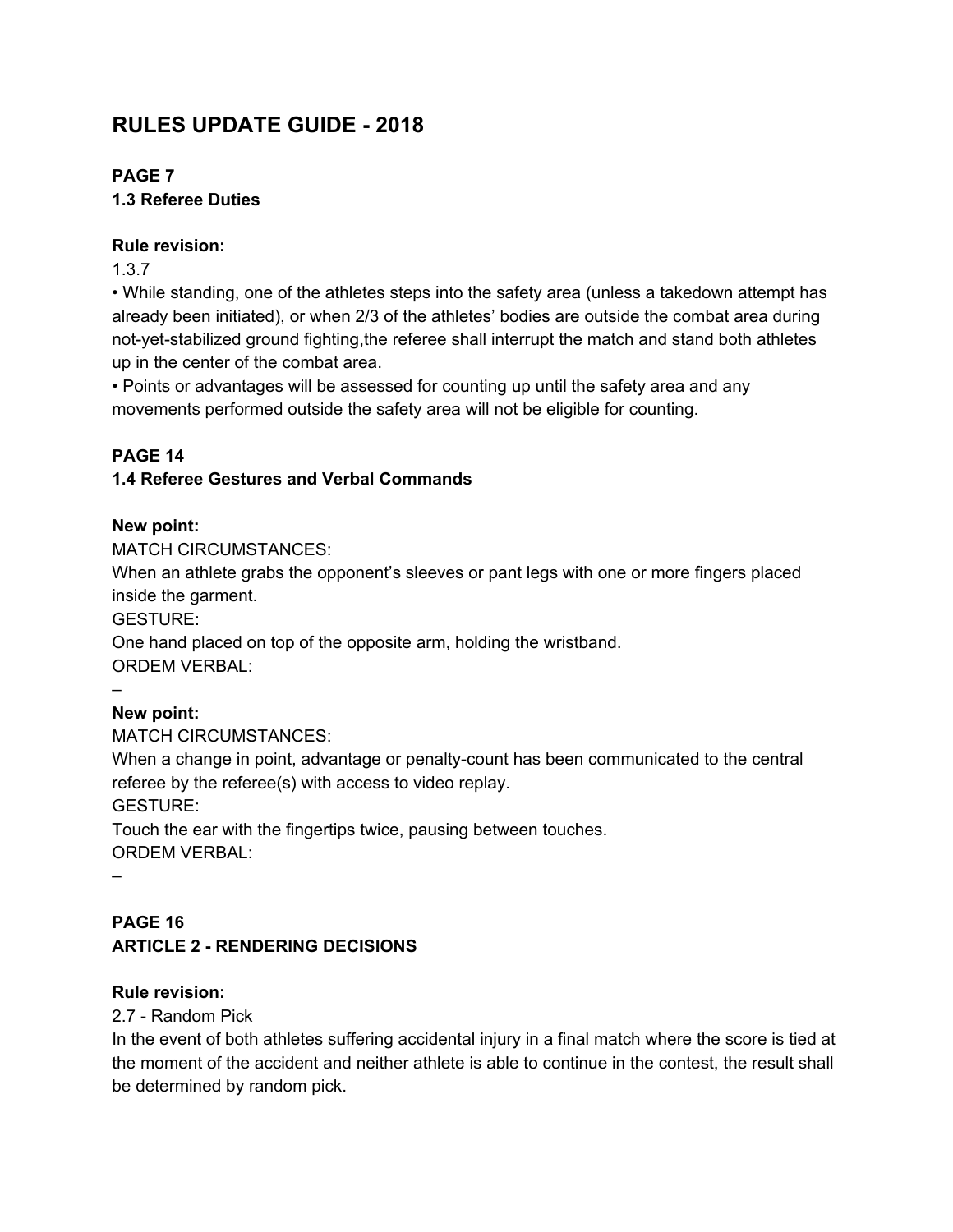# **PAGE 17 ARTICLE 3 – POINTS SCORING**

3.3 - Athletes who arrive at a point-scoring position while caught in a submission hold shall only be awarded points once they have freed themselves from the attack and stabilized the position for 3 (three) seconds.

# **Rule revision:**

3.3.1 - Should an athlete achieve point-scoring positions while caught in a submission hold but only escapes the holdonce no longer in the point-scoring position, will not be awarded points or advantages for those positions.

#### **New point:**

3.3.2 - The 3-second stabilization count for one or several point-scoring positions will be interrupted, when the opponent lock in a submission hold during the count. When this happens, the athlete will be awarded an advantage for each of the point-scoring positions achieved, regardless of whether the opponent is no longer in the positions once the hold has been escaped from or regulation time has ended.

#### **Rule revision:**

3.3.3 - An athlete who reaches one or more positions (cumulative points) but is being attacked with a submission hold by his/her opponent, shall only be awarded one advantage point if he/she does not escape the attack prior to the end of the match.

# **PAGE 18 4.1 Takedown (2 points)**

# **Rule revision:**

4.1.1 - When one of the athletes, starting the movement with 2 feet on the ground, causes the opponent to land with his/her back on the ground, or sideways or seated on the ground, and maintains the combat on the ground with a stabilized position for 3 (three) seconds.

# **New point:**

4.1.4 - In a sweep movement, when both athletes remain standing for less than 3 seconds and the athlete on defense throws the opponent so that their back is on the ground or sideways, shall not be awarded the two points or advantage for the takedown.

#### **New point:**

4.1.5 - While in any position starting from guard, where the athletes remain on their feet for 3 seconds, the combat shall then be considered standing combat.

*Note: In order to start the 3-second countdown, one of the athletes must have two feet on the ground and the opponent at least one foot on the ground without the knee of the opposite leg touching the mat.*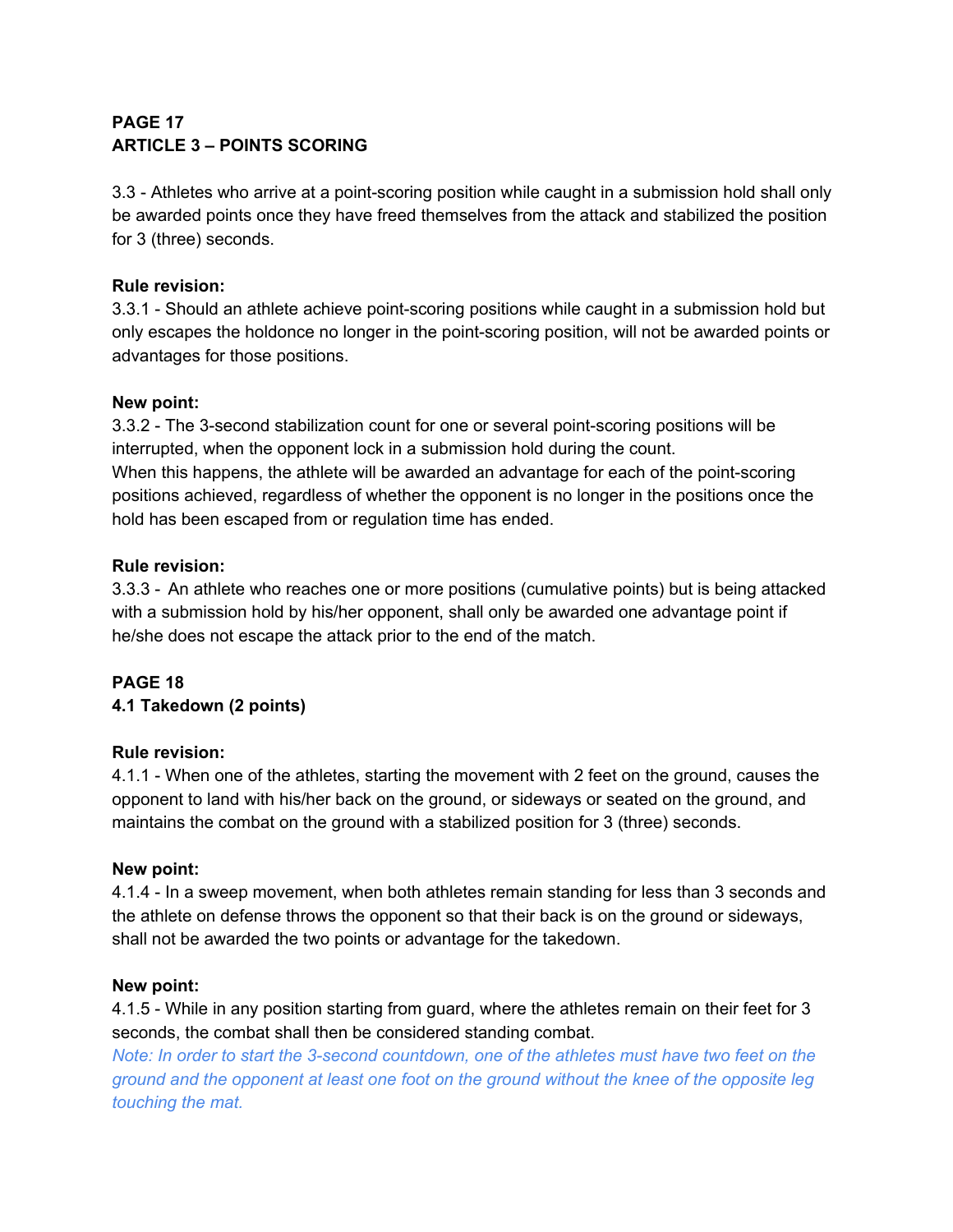#### **New point:**

4.1.6 - When the opponent has one or two knees on the ground, the athlete performing the takedown will only be awarded points if he/she is standing at the moment the takedown is carried out, unless it is a sweep-defense situation, as described in this article, and meets the 3-second stabilization-count criterion.

*Note: No points shall be awarded in situations where the opponent is taken down from their knees, whether initiated in the guard or any other ground-fighting situation.*

# **PAGE 19**

#### **Rule revision:**

4.1.8 - An athlete who takes the opponent down in order to defend a standing back-take, where the opponent has both hooks in place, or one hook in place and neither foot on the ground, will not be awarded the two points or advantage for the takedown. Even after the position has been stabilized for three seconds.

# **PAGE 20**

# **4.2 Guard Pass (3 points)**

#### **New point:**

• If while attacking from top position, such as an armbar, for example, the athlete ends up on bottom and does not use his/her legs to prevent the opponent from reaching side-control, no points or advantages shall be awarded for the guard pass, according to the definition of guard.

# **4.3 Knee on Belly (2 points)**

#### **Rule revision:**

• When the athlete on top and free of the opponent's guard, places the knee or shin(closest to the opponent's hip) on the opponent's belly, chest or ribs, without the opposite knee touching the ground, maintaining the position stable for 3 seconds, while the opponent is lying on his/her back or side.

#### **PAGE 24**

#### **5.6.1 Advantage from takedown**

#### **New point:**

• When an athlete applies a takedown or series of takedowns and the opponent returns to their feet before stabilization is achieved on the ground. The advantage shall only be awarded when there is no longer a possibility of completing the takedown attempt, in accordance with items 3.4 and 5.5.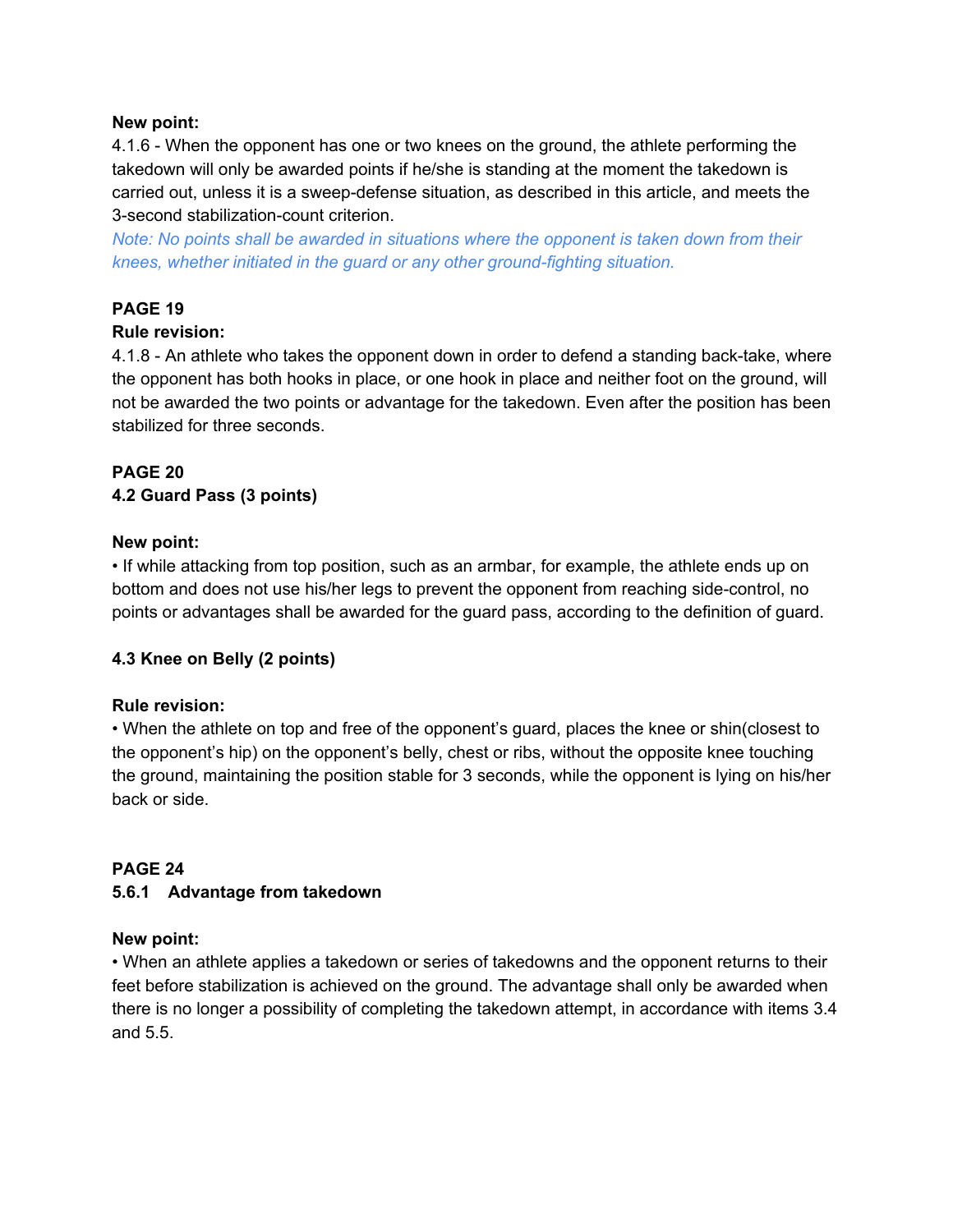#### **5.6.2 Advantage from Guard Pass**

#### **New point:**

• When the athlete passing guard stacks the opponent, or allows the opponent to roll back his/herself, controlling the opponent's back in four-point-kneeling position and maintaining at least one knee on the ground, without needing to place hooks.

#### **New point:**

• When starting from guard (or from pulling guard) the athlete achieves half-guard control over the opponent, but does not solidify the pass in the ensuing sequence, in accordance with article 5.5.

# **PAGE 25**

#### **5.6.6 Advantage from Sweep.**

#### **New point:**

• When the athlete unbalances the opponent through a sweep attempt and reaches top position, but is unable to stabilize the position for 3 seconds.

#### **5.7 Specific cases whereby advantages are no longer awarded.**

#### **New point:**

5.7.1 - The half-guard position shall not count for an advantage for the athlete on top if it did not originate from a guard- pass attempt.

#### **Rule revision:**

5.7.3 - The athlete who initiates a sweep movement, but deliberately gives up the top position in order to preserve a defensive position, shall not be awarded an advantage for the sweep.

#### **New point:**

5.7.5 - No advantage shall be awarded when an athlete attempting a single-leg takedown traps the opponent's leg and drags the opponent to outside the combat area, obliging the referee to interrupt the combat.

#### **New point:**

5.7.6 - No advantage shall be awarded when an athlete attempting to complete a sweep movement leads the opponent to fall outside the match area without ever landing on top at any moment during the movement.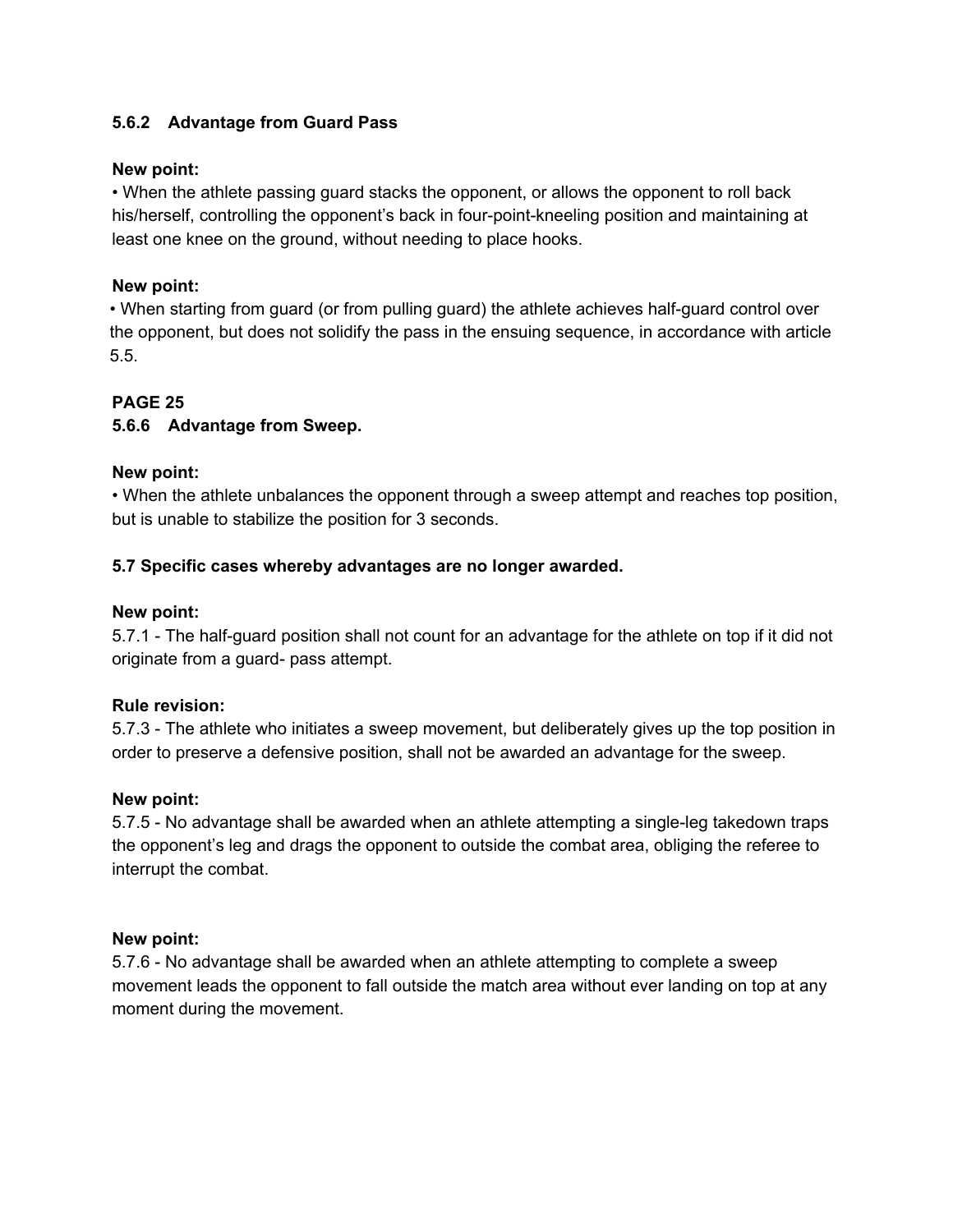# **PAGE 26 6.1 Disciplinary Penalties:**

#### **New point:**

6.1.6 - When the athlete exhibits attitudes considered incompatible with the competition environment, or commits any other misconduct or delict, even if it is carried out prior to or following the match.

# **PAGE 27 6.2.2 Serious Fouls**

#### **Rule revision:**

a) When the athlete kneels or sits (remaining in the position) or pulls guard, without the establishment of a grip.

j) When an athlete communicates with someone, orally or through gestures, in a manner that contradicts a decisionmade by the referee.

l) When an athlete exits the mat area after a match but before the referee has announced the result.

# **PAGE 28**

# **Rule revision:**

t) When an athlete takes more than 20 seconds to re-adjust their(his/her) uniform, they shall be penalized in a consecutive manner (20 seconds for Gi top and belt, 20 seconds for identification belt, and 20 seconds for tying the drawstring of the pants, when necessary).

#### **New point:**

w) When, in the under-15-year-old-division (for all belts) and in all white belt age groups, an athlete jumps for closed guard on a standing opponent, including any and all attacks initiated by jumping guard, such as but not limited to Flying Triangles and Flying Armbars. When such moves occur, the referee will stand both athletes up again.

*Note: Should one athlete be defending an attempted takedown or sweep and jump guard, the punishment shall include 2 points being awarded to the opponent.*

#### **New point:**

x) When an athlete during a match or celebrating victory before being announced as the winner exhibits attitudes not appropriate for the competition environment, but does not qualify as a disciplinary penalty as described in item 6.1.

*Ex: Gestures or exercises meant to suggest physical superiority, dances or attitudes meant to ridicule within a sporting context.*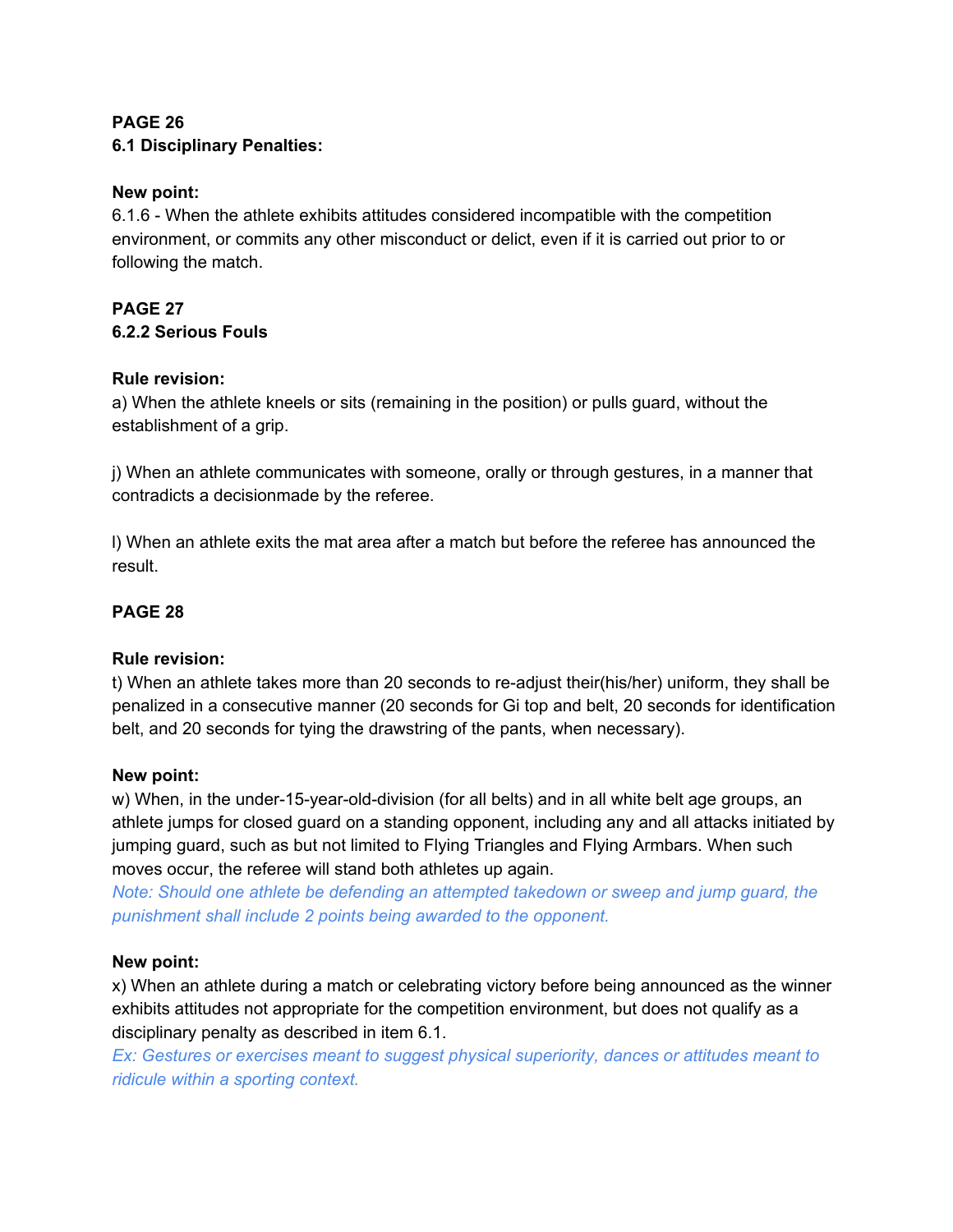#### **New point: 6.2.3 Severe Foul**

c) When being attacked by a submission hold an athlete commits a penalty that obliges the referee to interrupt the match.

# **PAGE 33 ARTICLE 7 – PENALTIES**

#### **New point:**

*Note: In situations whereby both athletes are penalized for lack of combativeness resulting in a third penalty for each, the match shall be restarted standing.*

# **PAGE 35 ARTICLE 8.1 – Gis and Uniforms**

#### **Rule revision:**

• Shirts and Rash Guards:

Both genders must wear a shirt of elastic material (skin tight) long enough to cover the torso all the way to the waistband of the shorts, colored black, white, or black and white, and with at least 10% of the rank color(belt) to which the athlete belongs. Shirts 100% the color of the athlete's rank (belt) are also permitted.

*Note: For black belts a small red area will be tolerated, but must not decharacterize the athlete's rank color.*

#### • Shorts for men:

Board shorts colored black, white, black and white, and/or the color of the rank (belt) to which the athlete belongs, without pockets or with the pockets stitched completely shut, without buttons, exposed drawstrings, zippers or any form of plastic or metal that could present a risk to the opponent, long enough to cover at least halfway down the thigh, and no longer than the knee.

Also permitted are compression shorts made of elastic material (skin tight) worn beneath the shorts, in the colors black, white, black and white, and/or the color of the rank (belt) to which the athlete belongs.

• Shorts, compression shorts and pants for women:

Shorts, compression pants (skin-tight spats) and/or compression shorts colored black, white, black and white, and/or the color of the rank (belt) to which the athlete belongs. The shorts must not have pockets or have the pockets stitched completely shut, must not have buttons, zippers or any kind of plastic or metal that could present a risk to the opponent, and must be long enough to cover halfway down the thigh and no longer than the knee.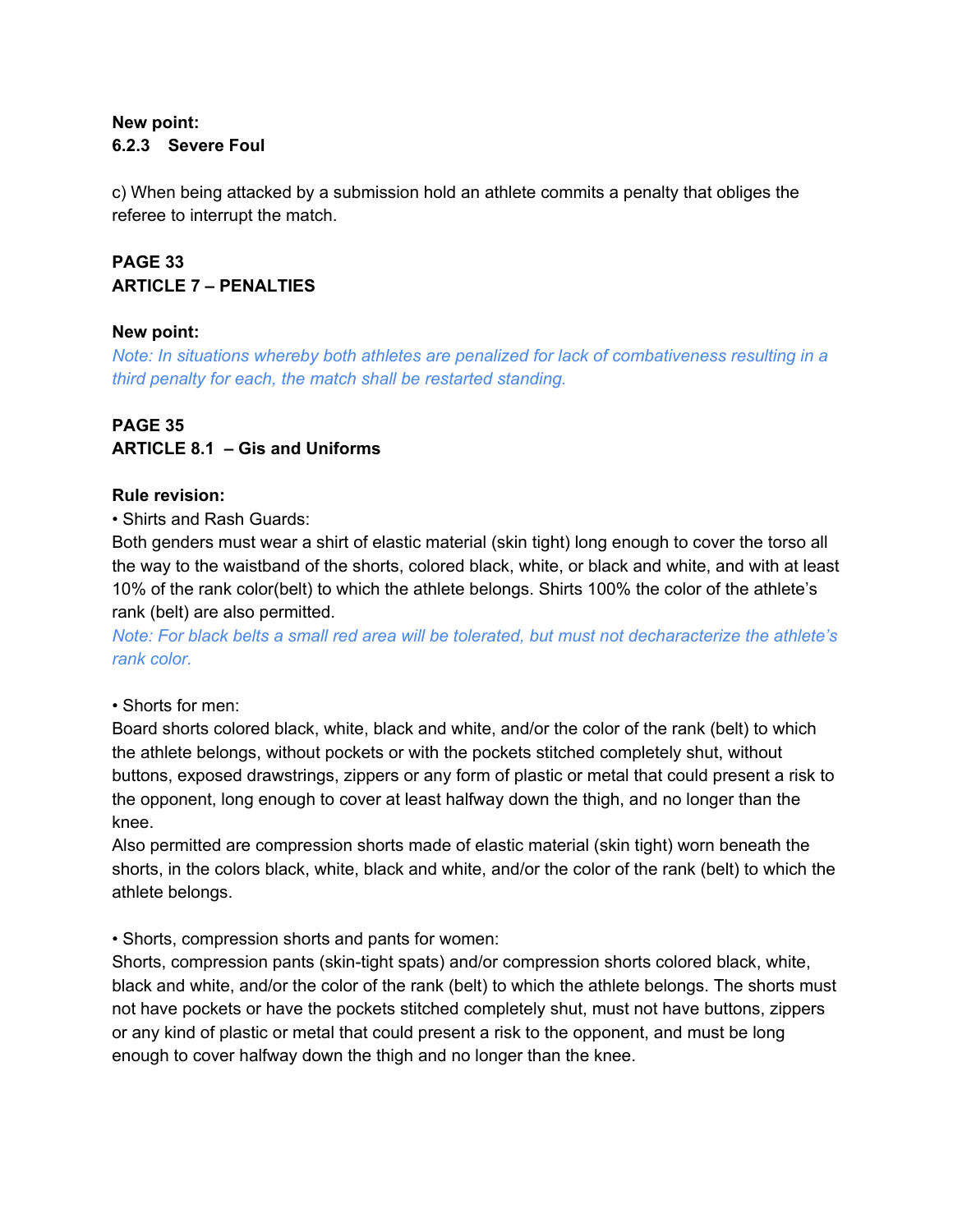#### **PAGE 37**

#### **Rule revision:**

8.3.8 - In the female divisions, the athlete will be permitted to cover their heads. The Head Cover must follow these requirements:

- Must be fixed and made with elastic fabric (or have elastics at the borders).
- Be made without any kind of plastic or hard materials.
- Be made with no strings of any kind.
- Be clear of any inscription or logo.

• Must be totally black, white, black and white, and/or the color of the rank (belt) to which the athlete belongs.

• Also permitted as part of the female uniform is a single-piece head cover, which should be made of elastic and cover the neck, ears and completely cover the hair, similar to the head cover of a wet suit, and be entirely black, white, black and white, and/or the color of the rank (belt) to which the athlete belongs

#### **PAGE 40**

#### **2.4 Disqualification in semifinals and final**

#### **Rule revision:**

2.4.1 - Semifinals

• Should both athletes accidentally be injured in a tournament semifinal, with the score tied at the moment of the accident and neither athlete fit to continue in the match, the other semifinal will be promoted to the status of final. In this case, the injured athletes will be awarded third place.

# **PAGE 43 ARTICLE 5 – REGISTRATION**

#### **Rule revision:**

5.5 - An athlete proven to be a black belt in judo, have experience in freestyle or Greco-Roman wrestling or to have fought MMA as a professional or amateur, shall not be allowed to enter any tournament as a white belt.

*\* In the USA, to have competed at a college level or higher. In other countries, to have competed in events of national scope.*

#### **PAGE 44:**

# **ARTICLE 6 – RULES OF CONDUCT ATHLETE AND ADMINISTRATIVE PUNISHMENTS**

#### **Rule revision:**

6.1 - When an athlete removes any part of the uniform or kimono when inside the competition area.